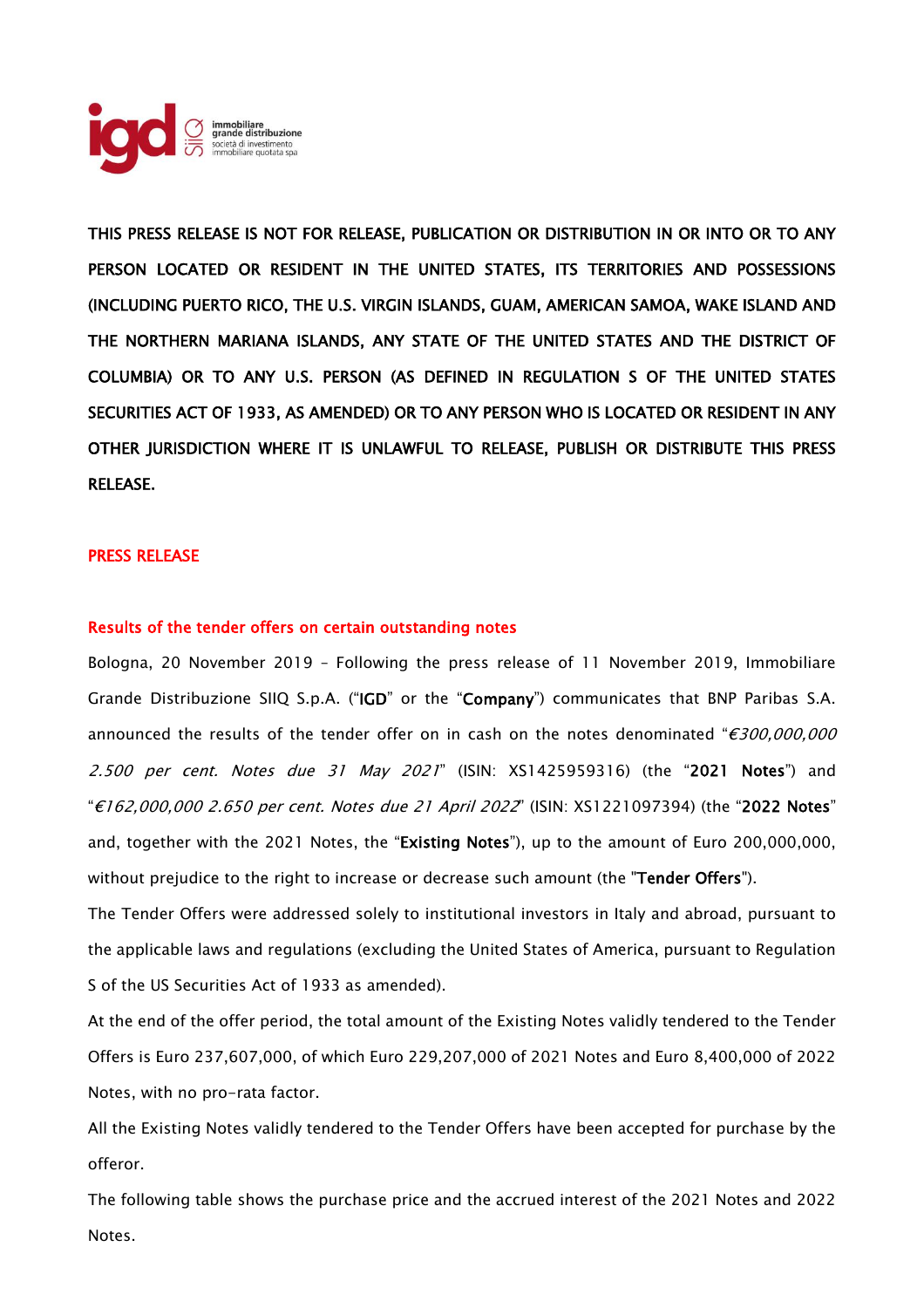

| <b>Existing Notes</b>                         | <b>ISIN</b> | Price of the offer        | <b>Accrued Interest (per Euro</b> |
|-----------------------------------------------|-------------|---------------------------|-----------------------------------|
|                                               |             |                           | 1,000 in nominal amount)          |
| "€300,000,000 2.500   XS1425959316            |             | Euro 1,031.75 per EUR     |                                   |
| per cent. Notes due 31                        |             | in aggregate<br>1,000     | Euro 11.95                        |
| May 2021                                      |             | principal amount of the   |                                   |
|                                               |             | 2021 Notes                |                                   |
| " $\epsilon$ 162,000,000 2.650   XS1221097394 |             | Euro 1,012 per EUR 1,000  |                                   |
| per cent. Notes due 21                        |             | in<br>aggregate principal | Euro 15,57                        |
| April 2022"                                   |             | amount of the 2022 Notes  |                                   |

The purpose of the transaction is mainly to reduce the cost of debt and lengthen the existing financial maturities.

The Tender Offers are, *inter alia*, conditional upon the signing of the Subscription Agreement for the issue of the New Notes (as defined below) and the Exchange Settlement Agreement connected to the Existing Notes and the same being in full force and effect. The settlement date of the Tender Offers is expected to be on 22 November 2019.

Moreover, IGD placed today the new senior, non-convertible notes, to institutional investors in Italy and abroad, pursuant to the applicable laws and regulations (excluding the United States of America, pursuant to Regulation S of the US Securities Act of 1933 as amended) (the "New Notes").

IGD will issue the New Notes, of a nominal amount of Euro 100,000, and multiples of 1,000 up to the total amount of Euro 199,000, for a total amount of Euro 400,000,000.

The New Notes shall be governed by English law and shall have the following features:

- maturity of 5 years with maturity 28 November 2024;

- issue price equal to 99.336% of the nominal value;

- fixed rate of 2.125% per year, to be paid annually in arrears, with a possible increase of no more than 1.25% (one point twenty-five per cent) per year upon the occurrence of certain events related to the rating assigned to the bonds, as better described in the terms and conditions of the New Notes;

- redemption at par and in a lump sum on the maturity date, together with interest to be paid on the same date, without prejudice to early redemption in certain cases, including in the event of a change of control, in accordance with the terms and conditions of the New Notes;